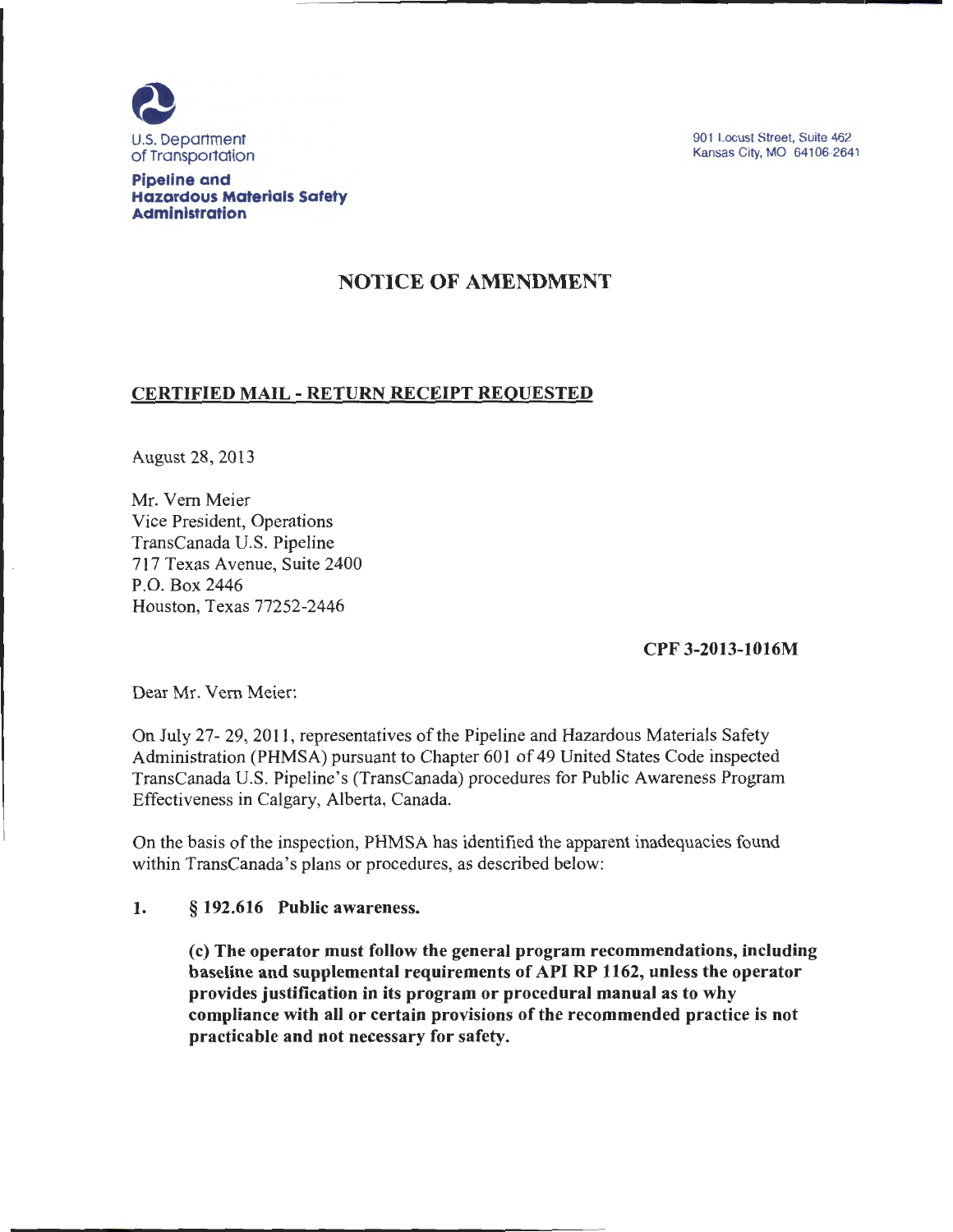TransCanada's procedures are inadequate because its Public Awareness Plan does not include a written process for conducting an annual implementation review per API RP 1162 that verifies the program has been implemented.

TransCanada's procedures are inadequate because its Public Awareness Plan does not include a written process for conducting the annual supplemental review for the entire system according to all twelve elements listed in API RP 1162. In addition, the plan does not reference the use of the supplemental review template located on internal share point site.

TransCanada's procedures are inadequate because its Public Awareness Plan does not include a written process ensuring that information about its response capabilities is shared and that a liaison relationship with emergency officials is maintained at an acceptable interval.

TransCanada's procedures are inadequate because its Public Awareness Plan does not include a written process for documenting the annual implementation review at the corporate or regional level.

TransCanada's procedures are inadequate because its Public Awareness Plan does not include a written process to document the results of the annual implementation review. The Plan does not identify what was changed; when the change was to be completed; who completed the change; and when the change was completed.

TransCanada's procedures are inadequate because its Public Awareness Plan does not include a written process for measuring "Understandability of Message Content" that assess the percentage of the intended stakeholder audiences that understood and retained key information for stakeholder audiences.

TransCanada's procedures are inadequate because its Public Awareness Plan does not include a written process that defines what are appropriate preventive behavior measures, appropriate responses, and appropriate mitigating behaviors that augment the Plan's performance.

TransCanada's procedures are inadequate because its Public Awareness Plan does not include a written process to measure bottom line results, such as affected public's perception of the safety of the operator's system or provide justification in its program.

TransCanada's procedures are inadequate because its Public Awareness Plan does not include a written process that documents the changes, recommendations, responsibilities, and completion of changes during the effectiveness evaluation.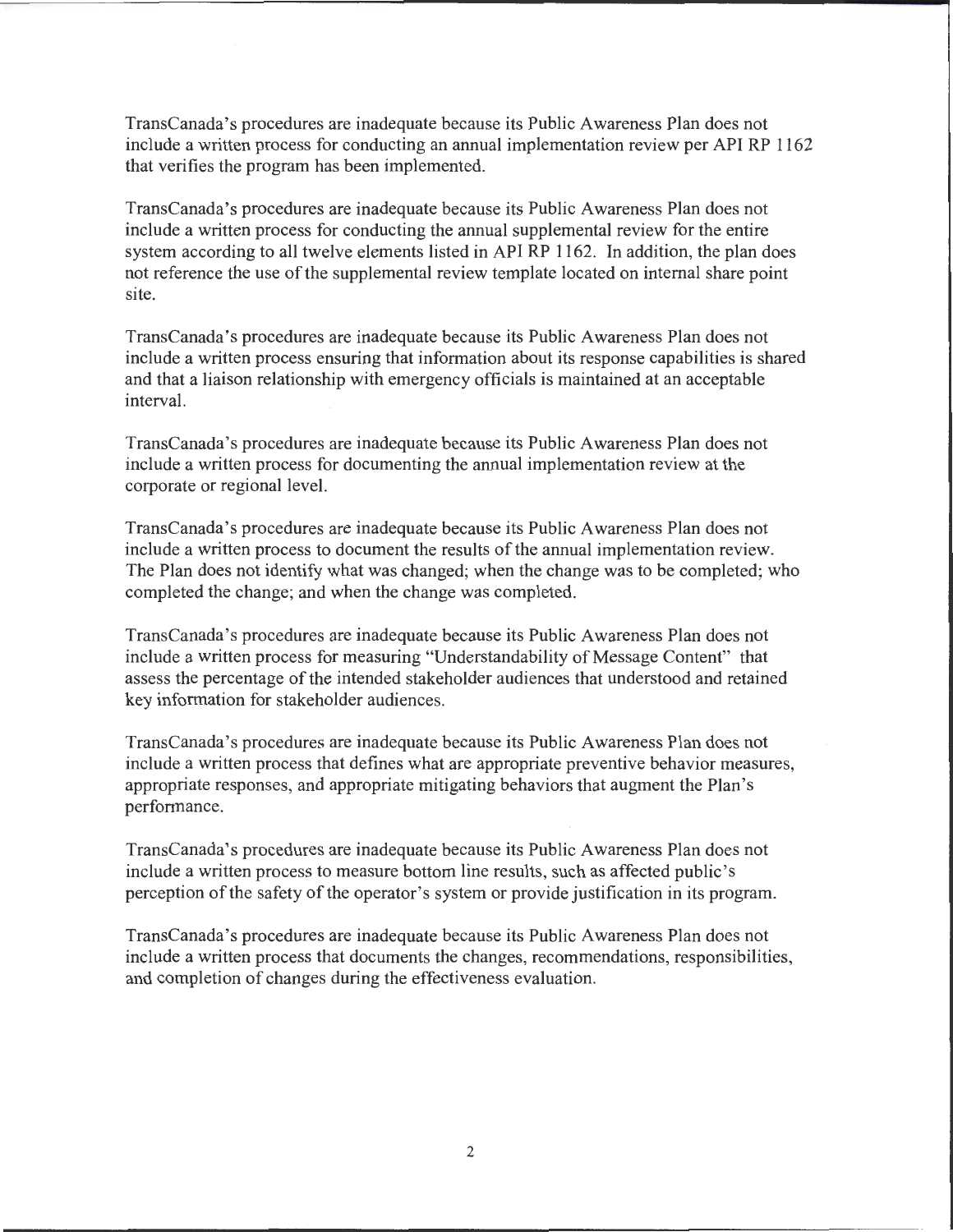#### 2. § 192.616 Public awareness.

## (d) The operator's program must specifically include provisions to educate the public, appropriate government organizations, and persons engaged in excavation related activities on:

TransCanada's procedures are inadequate because its Public Awareness Plan's baseline messaging to public officials and excavators does not contain all the messages required from API RP 1162.

#### 3. § 192.616 Public awareness.

### (e) The program must include activities to advise affected municipalities, school districts, businesses, and residents of pipeline facility locations.

TransCanada's procedures are inadequate because its Public Awareness Plan does not include a written process to ensure that affected schools are properly advised of appropriate safety messages including the pipeline facility locations.

#### 4. § 192.616 Public awareness.

## (f) The program and the media used must be as comprehensive as necessary to reach all areas in which the operator transports gas.

TransCanada's procedures are inadequate because its Public Awareness Plan does not include a written process for periodically evaluating the need for using other languages to communicate with its stakeholder audiences and determining when to provide messaging in alternate languages.

#### Response to this Notice

This Notice is provided pursuant to 49 U.S.C. § 60108(a) and 49 C.F.R. § 190.237. Enclosed as part of this Notice is a document entitled *Response Options for Pipeline Operators in Compliance Proceedings.* Please refer to this document and note the response options. Be advised that all material you submit in response to this enforcement action is subject to being made publicly available. If you believe that any portion of your responsive material qualifies for confidential treatment under 5 U.S.C. 552(b), along with the complete original document you must provide a second copy of the document with the portions you believe qualify for confidential treatment redacted and an explanation of why you believe the redacted information qualifies for confidential treatment under 5 U.S.C. 552(b). If you do not respond within 30 days of receipt of this Notice, this constitutes a waiver of your right to contest the allegations in this Notice and authorizes the Associate Administrator for Pipeline Safety to find facts as alleged in this Notice without further notice to you and to issue a Final Order.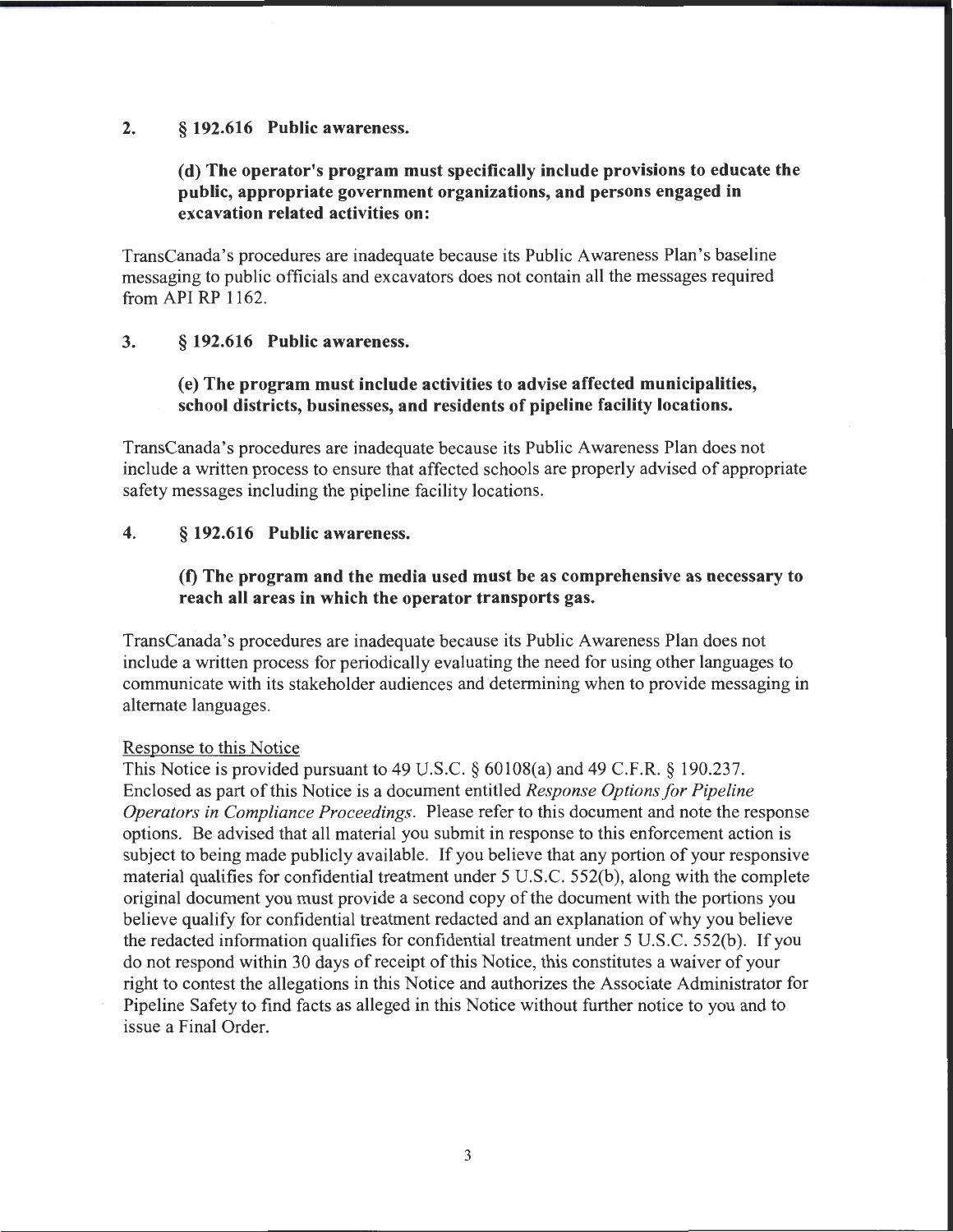If, after opportunity for a hearing, your plans or procedures are found inadequate as alleged in this Notice, you may be ordered to amend your plans or procedures to correct the inadequacies (49 C.F.R. § 190.237). If you are not contesting this Notice, we propose that you submit your amended procedures to my office within 30 days of receipt of this Notice. This period may be extended by written request for good cause. Once the inadequacies identified herein have been addressed in your amended procedures, this enforcement action will be closed.

It is requested (not mandated) that TransCanada maintain documentation of the safety improvement costs associated with fulfilling this Notice of Amendment (preparation/revision of plans, procedures) and submit the total to Linda Daugherty, Director, Central Region, Pipeline and Hazardous Materials Safety Administration. In correspondence concerning this matter, please refer to **CPF 3-2013-1016M** and, for each document you submit, please provide a copy in electronic format whenever possible.

Sincerely,

~do.

Linda Daugherty Director, Central Region Pipeline and Hazardous Materials Safety Administration

Enclosure: *Response Options for Pipeline Operators in Compliance Proceedings* 

cc: Robert Jones 4450  $1<sup>st</sup>$  Street S.W. Calgary, Alberta, Canada T2P 5H 1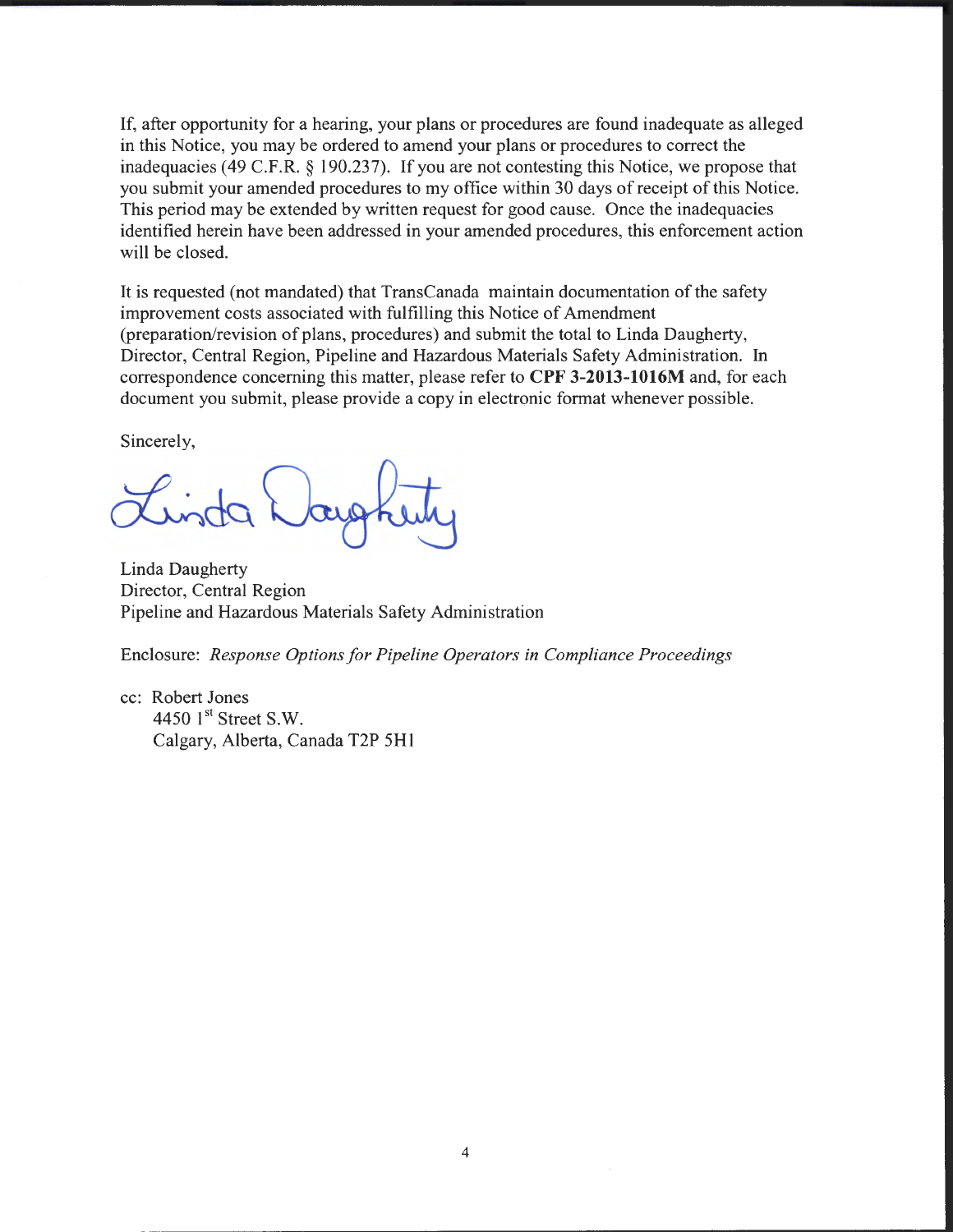# **Response Options for Pipeline Operators in Compliance Proceedings**

The requirements of 49 C.F.R. Part 190, Subpart B (§§ 190.201- 190.237) govern response to Notices issued by a Regional Director, Pipeline and Hazardous Materials Safety Administration (PHMSA).

Be advised that all material submitted by a respondent in response to an enforcement action is subject to being made publicly available. If you believe that any portion of your responsive material qualifies for confidential treatment under 5 U.S.C. 552(b), along with the complete original document you must provide a second copy of the document with the portions you believe qualify for confidential treatment redacted and an explanation of why you believe the redacted information qualifies for confidential treatment under 5 U.S.C. 552(b).

# I. **Procedures for Respondine; to a NOTICE OF PROBABLE VIOLATION:**

Within 30 days of receipt of a Notice of Probable Violation, the respondent shall respond to the Regional Director who issued the Notice in the following way:

- a. When the Notice contains a proposed **CIVIL PENALTY\*** --
	- 1. If you are not contesting any violations alleged in the Notice, pay the proposed civil penalty and advise the Regional Director of the payment. This authorizes PHMSA to issue an order making findings of violation and upon confirmation that the payment has been received PHMSA will close the case with prejudice to the respondent. Payment terms are outlined below;
	- 2. If you are not contesting any violations alleged in the Notice but wish to submit written explanations, information; or other materials you believe warrant mitigation of the civil penalty, you may submit such materials. This authorizes PHMSA to make findings and to issue a Final Order assessing a penalty amount up to the amount proposed in the Notice. Under 49 United States Code, § 60122, you are subject to a civil penalty not to exceed \$200,000 per violation per day the violation persists up to a maximum of\$2,000,000 for a related series of violations. For violations occurring prior to January 4, 2012, the maximum civil penalty may not exceed \$100,000 per violation per day, with a maximum penalty not to exceed \$1,000,000 for a related series of violations. Refer to 49 C.F.R. § 190.225 for assessment considerations upon which civil penalties are based;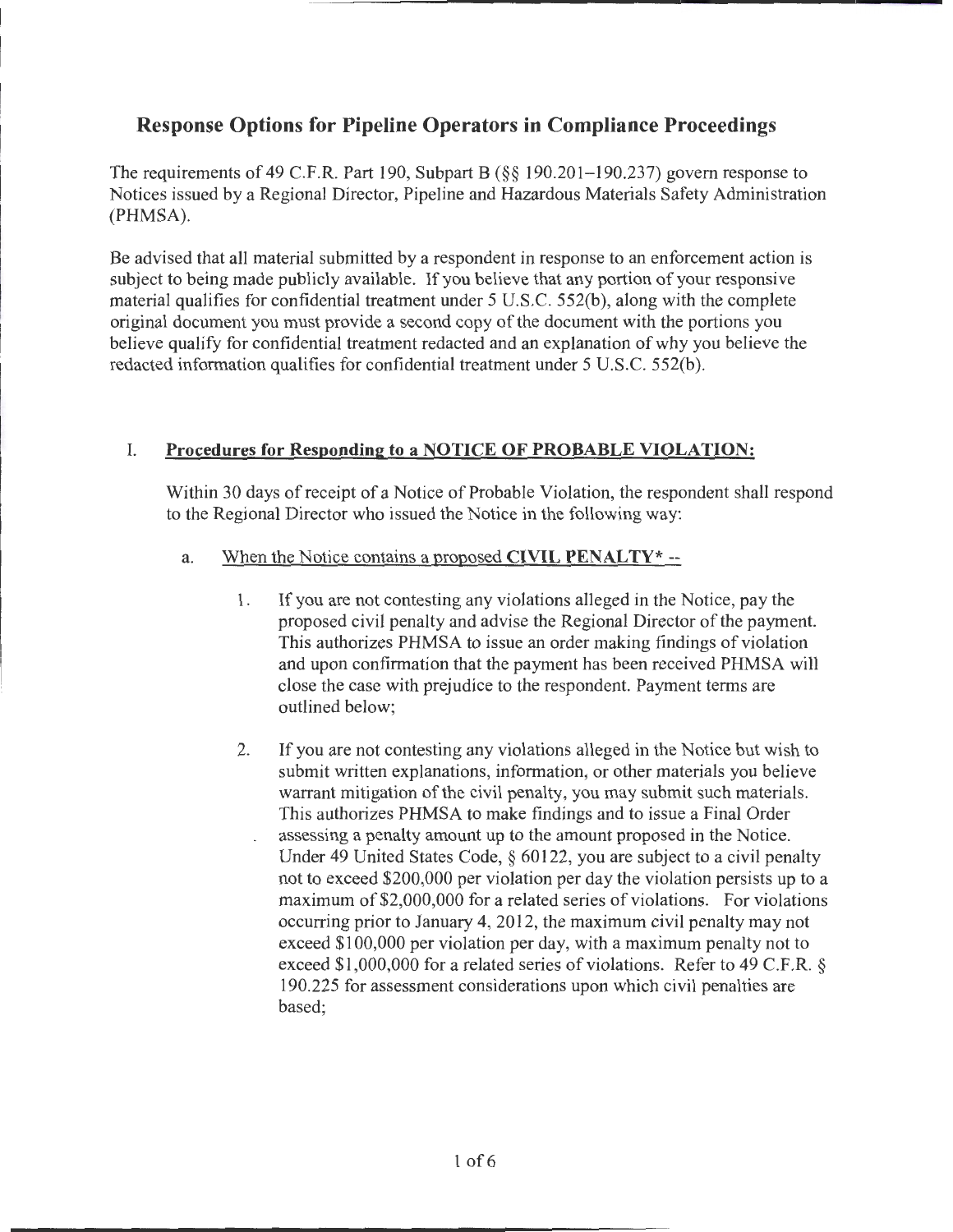- 3. If you are contesting one or more of the items in the Notice but are not requesting an oral hearing, submit a written response to the allegations and/or seek elimination or mitigation of the proposed civil penalty; or
- 4. Request a hearing as described below to contest the allegations and/or proposed assessment of a civil penalty.
- b. When the Notice contains a proposed **COMPLIANCE ORDER\*** --
	- 1. If you are not contesting the compliance order, notify the Regional Director that you intend to take the steps in the proposed compliance order;
	- 2. If you are not contesting the compliance order but wish to submit written explanations, information, or other materials you believe warrant modification of the proposed compliance order in whole or in part, or you seek clarification of the terms of the proposed compliance order, you may submit such materials. This authorizes PHMSA to make findings and issue a compliance order;
	- 3. If you are contesting the proposed compliance order but are not requesting an oral hearing, submit written explanations, information, or other materials in answer to the allegations in the Notice and stating your reasons for objecting to the proposed compliance order items in whole or in part; or
	- 4. Request a hearing as described below to contest the allegations and/or proposed compliance order items.

### c. When the Notice contains a **WARNING ITEM--**

No written response is required. The respondent is warned that if it does not take appropriate action to correct these items, enforcement action will be taken if a subsequent inspection reveals a violation.

\* Failure of the respondent to respond to the Notice within 30 days of receipt constitutes a waiver of the right to contest the allegations in the Notice and authorizes the Associate Administrator for Pipeline Safety to find facts as alleged in the Notice without further notice to the respondent and to issue a Final Order.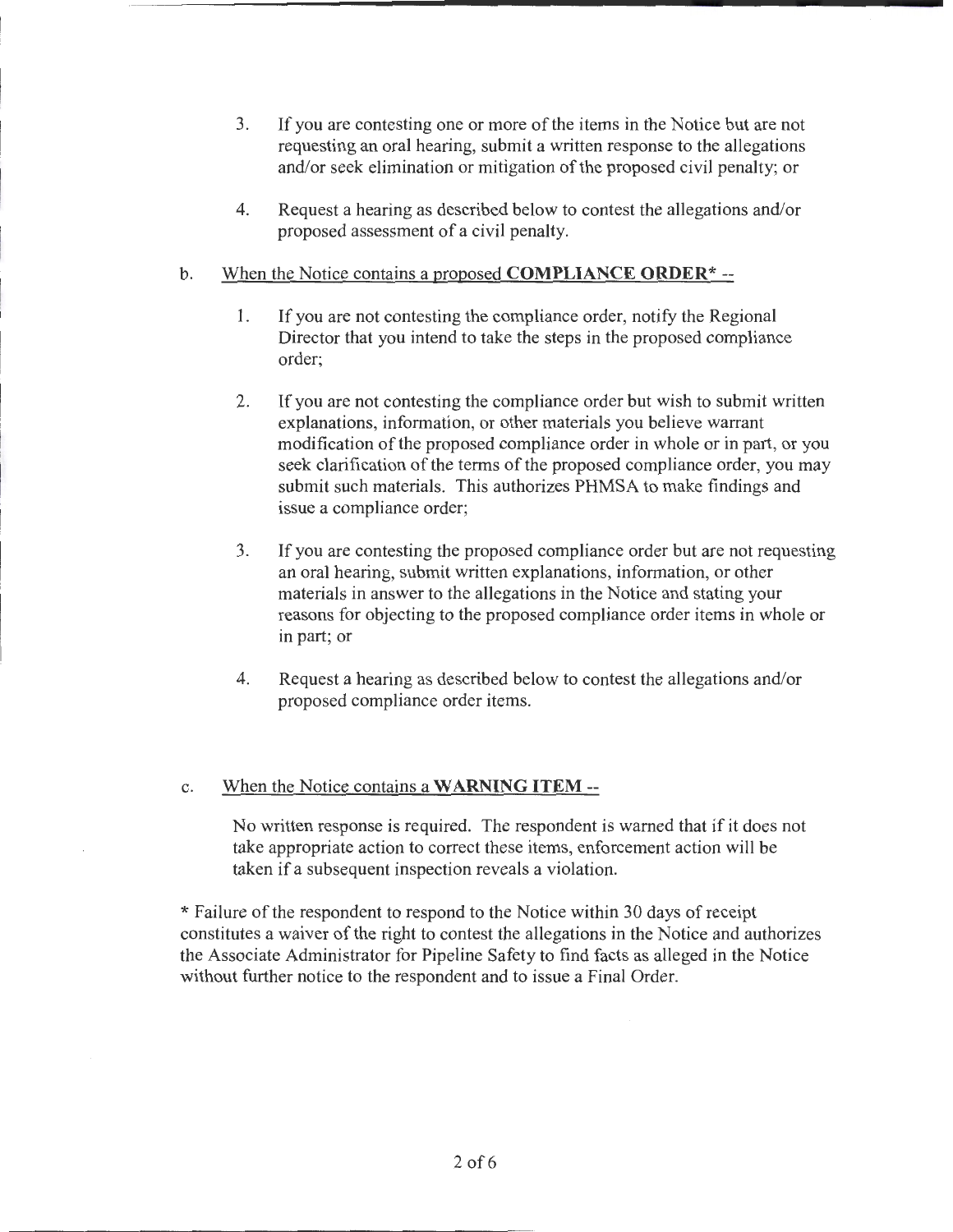# II. **Procedures for Responding to a NOTICE OF AMENDMENT\*--**

Within 30 days of receipt of a Notice of Amendment, the respondent shall respond to the Regional Director who issued the Notice in the following way:

- a. If you are not contesting the Notice, notify the Regional Director of your plans to address the inadequacies identified in the Notice;
- b. If you are not contesting the Notice but wish to submit written explanations, information, or other materials you believe warrant modification of the Notice of Amendment in whole or in part, or you seek clarification of the terms of the Notice of Amendment, you may submit such materials. This authorizes PHMSA to make findings and issue an Order Directing Amendment;
- c. If you are contesting the Notice of Amendment but are not requesting an oral hearing, submit written explanations, information, or other materials in answer to the allegations in the Notice and stating your reasons for objecting to the Notice of Amendment items in whole or in part; or
- d. Request a hearing as described below to contest the allegations in the Notice.

\*Failure ofthe respondent to respond to the Notice within 30 days of receipt constitutes a waiver of the right to contest the allegations in the Notice and authorizes the Associate Administrator for Pipeline Safety to find facts as alleged in the Notice without further notice to the respondent and to issue a Final Order.

### III. **Procedure for Requesting a Hearing**

A request for a hearing must be in writing and accompanied by a statement of the issues that the respondent intends to raise at the hearing. The issues may relate to the allegations, new information, or to the proposed compliance order or proposed civil penalty amount. Refer to 49 C.F.R. § 190.225 for assessment considerations upon which civil penalties are based. A respondent's failure to specify an issue may result in waiver of the right to raise that issue at the hearing. The respondent's request must also indicate whether or not respondent will be represented by counsel at the hearing. Failure to request a hearing in writing within 30 days of receipt of a Notice waives the right to a hearing. In addition, if the amount of the proposed civil penalty or the proposed corrective action is less than \$10,000, the hearing will be held by telephone, unless the respondent submits a written request for an in-person hearing. Complete hearing procedures can be found at 49 C.F.R. § 190.211.

# IV. **Extensions of Time**

An extension of time to prepare an appropriate response to a Notice may be granted, at the agency's discretion, following submittal of a written request to the Regional Director. The request must indicate the amount of time needed and the reasons for the extension. The request must be submitted within 30 days of receipt of the Notice.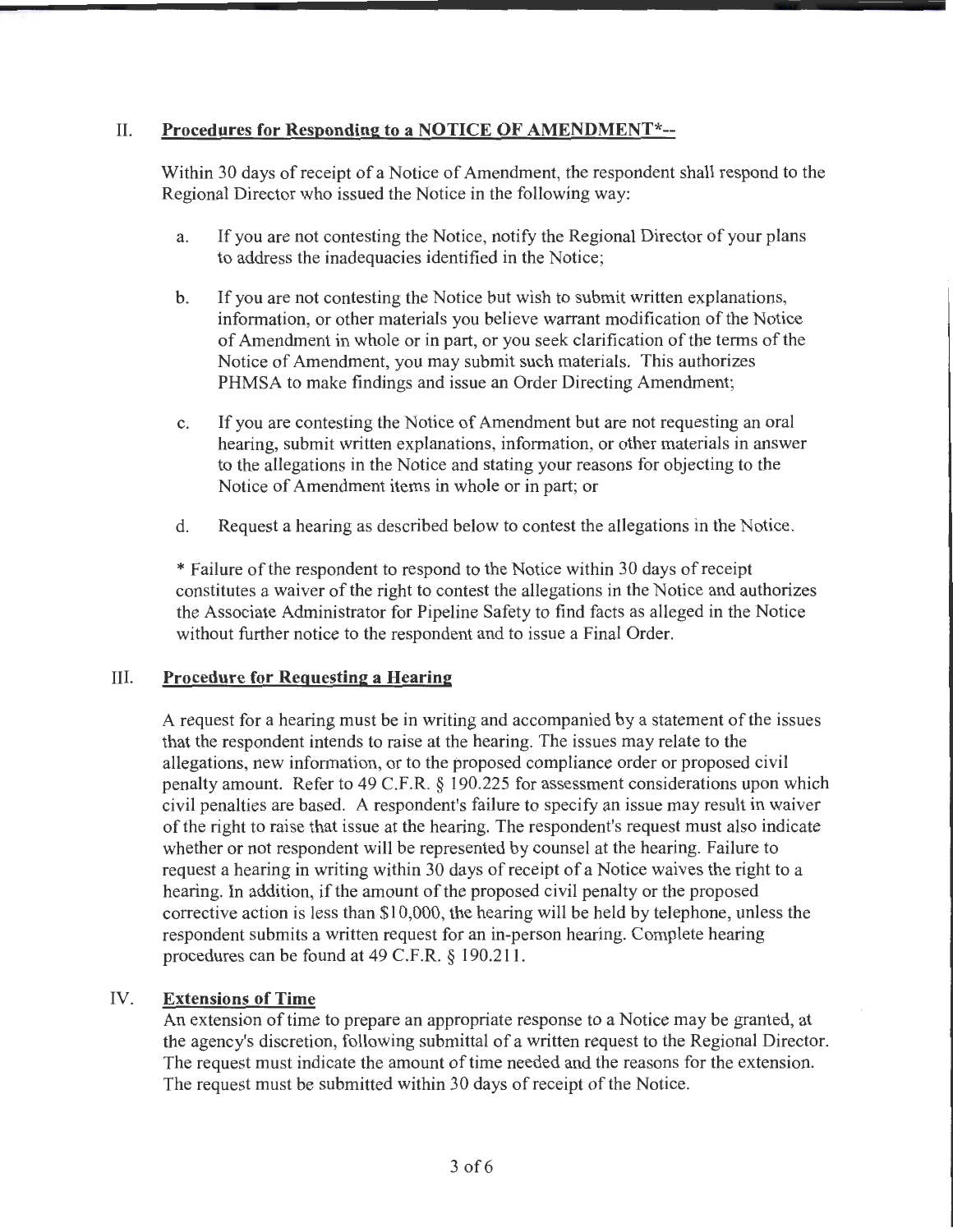## V. **Freedom ofinformation Act**

Any material provided to PHMSA by the respondent, and materials prepared by PHMSA including the Notice and any order issued in this case, may be considered public information and subject to disclosure under the Freedom of Information Act (FOIA). If you believe the information you are providing is security sensitive, privileged, confidential or may cause your company competitive disadvantages, please clearly identify the material and provide justification why the documents, or portions of a document, should not be released under FOIA. If we receive a request for your material, we will notify you if PHMSA, after reviewing the materials and your provided justification, determines that withholding the materials does not meet any exemption provided under the FOIA. You may appeal the agency's decision to release material under the FOIA at that time. Your appeal will stay the release of those materials until a final decision is made.

## VI. **The Rights of Small Entities To Enforcement Fairness and Policy Against Retaliation**

The Department of Transportation has a policy regarding the rights of small entities to regulatory enforcement fairness and an explicit policy against retaliation for exercising these rights. Our objective is to ensure a fair regulatory enforcement environment. If you feel you have been treated unfairly or unprofessionally, you may contact the PHMSA Office of Chief Counsel. You also have the right to contact the Small Business Administration's National Ombudsman at 1-888-REGFAIR or www.sba.gov/ombudsman regarding the fairness of the compliance and enforcement activities of this agency.

The Department of Transportation strictly forbids retaliatory acts by its employees. As such, you should feel confident that you will not be penalized for expressing your concerns about compliance and enforcement activities.

### VII. **Small Business Regulatory Enforcement Fairness Act Information**

The Small Business and Agricultural Regulatory Enforcement Ombudsman and 10 Regional Fairness Boards were established to receive comments from small businesses about federal agency enforcement actions. The Ombudsman will annually evaluate the enforcement activities and rate each agency's responsiveness to small business. If you wish to comment on the enforcement actions of the Pipeline and Hazardous Materials Safety Administration, call 1-888-REG-FAIR (1-888-734-3247) or go to http://www.sba.gov/ombudsman/dsp\_faq.html.

### VIII. **Payment Instructions**

### *Civil Penalty Payments of Less Than \$10,000*

Payment of a civil penalty of less than \$10,000 proposed or assessed, under Subpart B of Part 190 of the Pipeline Safety Regulations can be made by certified check, money order or wire transfer. Payment by certified check or money order (containing the CPF Number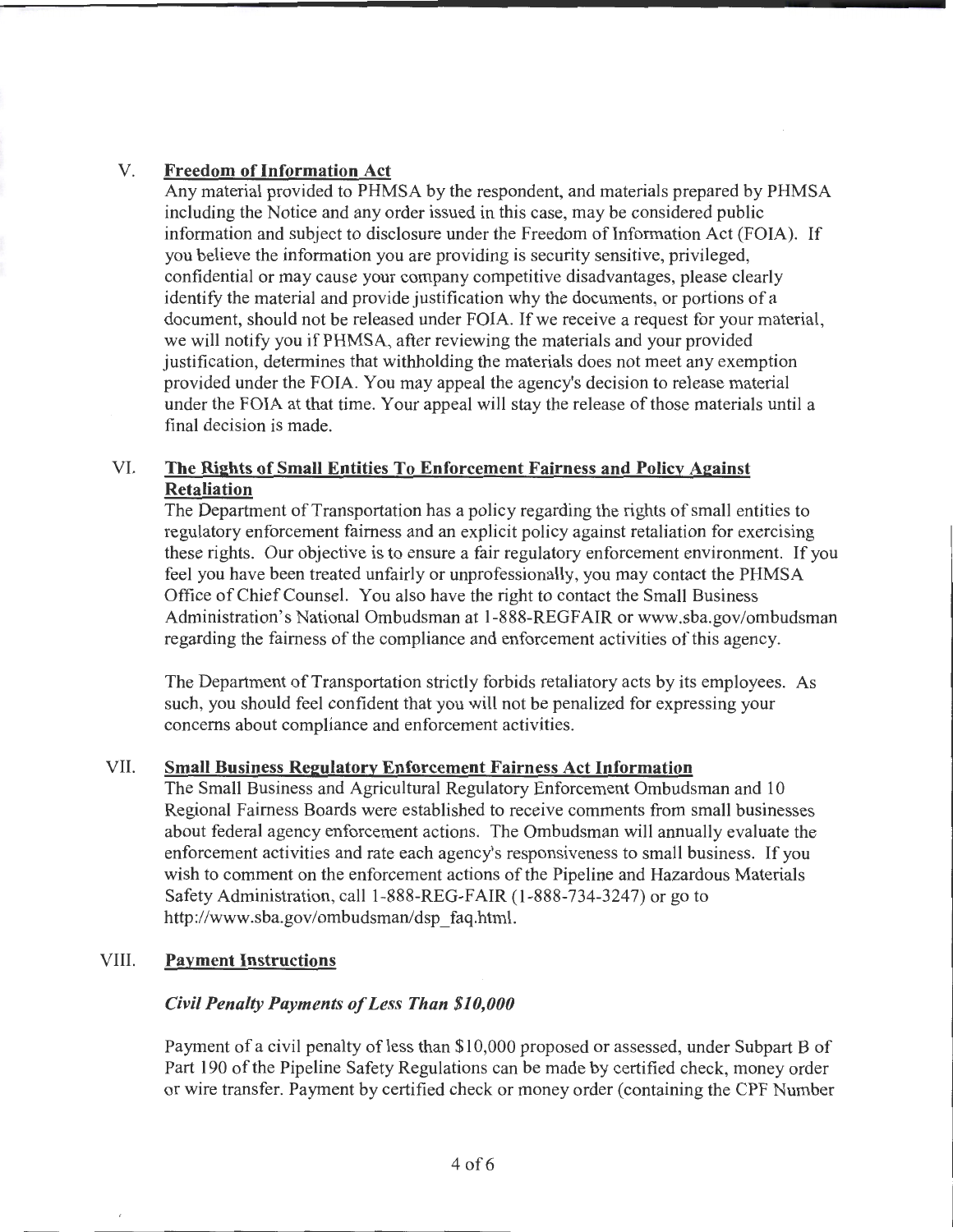for this case) should be made payable to the "Department of Transportation" and should be sent to:

Federal Aviation Administration Mike Monroney Aeronautical Center Financial Operations Division (AMZ-341) P.O. Box 269039 Oklahoma City, OK 73125-4915

Wire transfer payments of less than \$10,000 may be made through the Federal Reserve Communications System (Fedwire) to the account of the U.S. Treasury. Detailed instructions are provided below. Questions concerning wire transfer should be directed to the Financial Operations Division at (405) 954-8893, or at the above address.

#### *Civil Penalty Payments of\$10,000 or more*

Payment of a civil penalty of \$10,000 or more proposed or assessed under Subpart B of Part 190 of the Pipeline Safety Regulations must be made wire transfer (49 C.F.R. § 89.21 (b)(3)), through the Federal Reserve Communications System (Fedwire) to the account of the U.S. Treasury. Detailed instructions are provided below. Questions concerning wire transfers should be directed to the Financial Operations Division at ( 405) 954-8893, or at the above address.